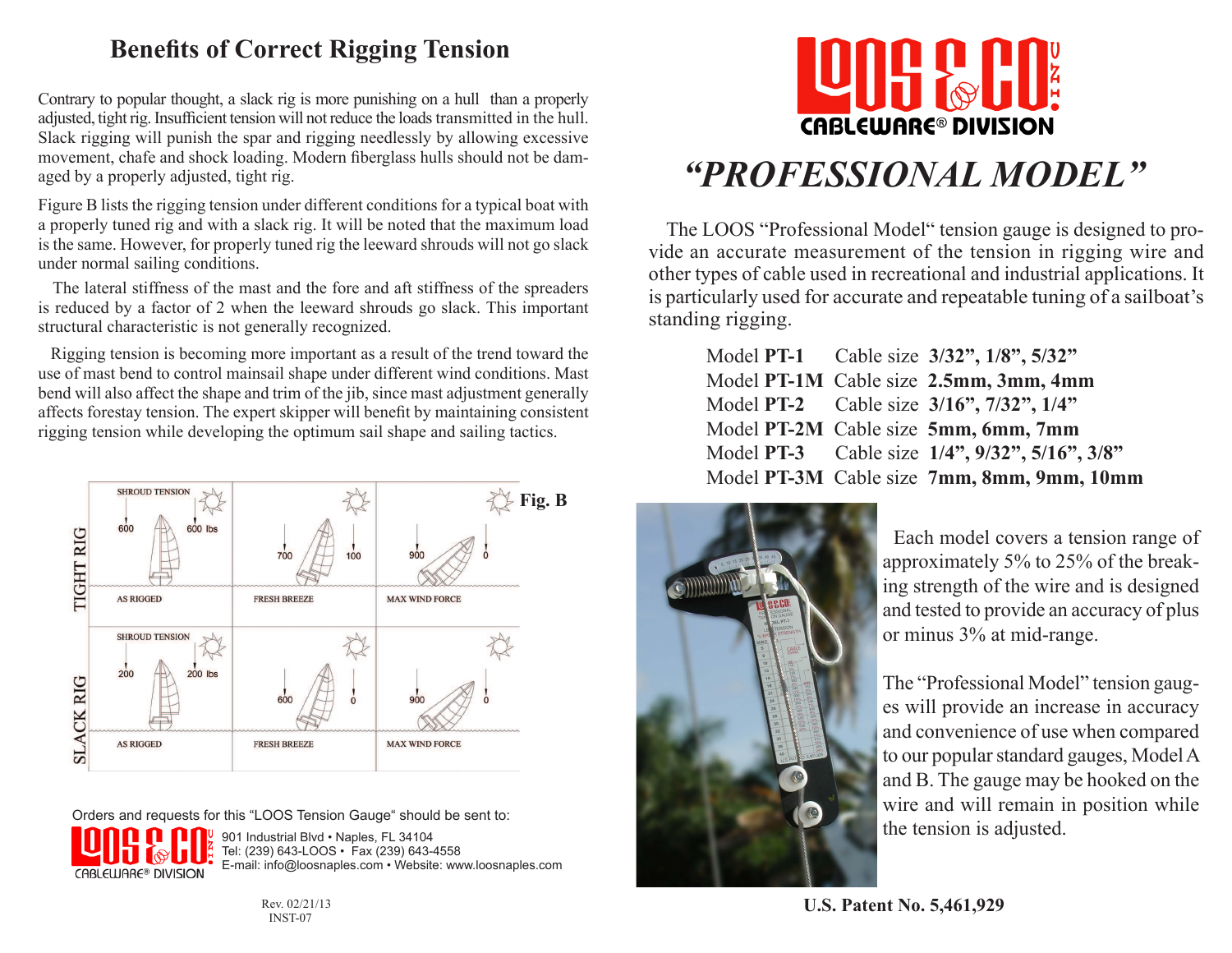## How To Measure

1. Hold the gauge with the left hand and place the cable between the two nylon spools as shown in Figure 1.





**Fig .1** 2. With the right hand pull the lanyard and extend the spring until the hook on the nylon slider can be hooked on the cable as shown in Figure 2.

**Fig. 2**

3. Release the lanyard to assure accurate readings make sure that the slider moves freely in the frame slot and does not bind, move frame back and forth to center it.

Also, lubricate the slider slot frequently with silicone lubricant. Read the needle position on the scale. Refer to the calibration table to obtain correct tension in the cable. The gauge can be left on the wire for "hands free" adjusting of the cable.

#### Note.

 An extra 1/4" inch hole is provided in the frame of the instrument for an attachment of a short lanyard and snap hook (not furnished) for securing the gauge to the cable. This will prevent loss of the instrument if it becomes inadvertently detached.

**When no specific requirements are provided by the sailmaker, the folloWing general comments Will provide <sup>a</sup> basis for <sup>a</sup> rational procedure for tuning the rig.**

**Forestay Tension -** *Masthead Rig* On the masthead rig it's almost always advantageous to set the forestay tension as high as possible within the limits of structural strength. Generally, it's possible to use 15% of the breaking strength of the cable. Thus, a forestay tension of 1,000 lbs. is a reasonable place to start with a 7/32"diam., 302 / 304 1x19 stainless steel cable.

Backstay tension would, of course, have to be adjusted to maintain a straight mast with the desired forestay tension. Since the backstay makes a greater angle to the mast, the backstay tension will be lower than the forestay tension.

#### **NOTE! ROLLER FURLING CAN ONLY BE SET BY BACK STAY TENSION**.

**Forestay Tension** - *Fractional Rig* In a fractional rig the forestay does not go all the way to the masthead and forestay tension cannot be directly balanced by tension in the backstay. Therefore, some mast bend is generally accepted and the mainsail is cut to fit the bend. A forestay tension of at least 15% of the cable strength is desirable. However, if this results in excessive mast bend it will be necessary to back off a bit. On some fractional rigs, diamond shrouds are used to reduce mast bend.

**Upper and Lower Shroud Tension** - *Masthead Rig* There is a simple criterion for shroud tension. The initial rigging tension should be high enough that the leeward shrouds do not go slack when sailing close-hauled in a reasonably brisk breeze. The proper value for your boat can be found by a few trial runs under sail. Once the correct tension is known, the gauge can be used to maintain the value.

For many boat designs a shroud tension of 10% to 12% of the breaking strength of the cable is adequate. Thus, for 7/32", 302 / 304 1x19 stainless steel cable , the upper and lower shrouds would be set to 600 to 700 lbs. tension. On some rigs it may be desirable to carry more tension in the uppers than in the lowers.

**Upper and Lower Shroud Tension** - *Fractional Rig* For most fractional rigs the correct shroud tension is the same as that for a masthead rig, i.e., a tension setting that will keep the leeward shrouds from going slack. However there is one exception. On certain fractional rigs , the upper and lower shrouds lead to chainplates that are aft of the mast. The spreader is swept back. For such a rig most of the forestay tension is balanced by the upper shrouds. A shroud tension of approximately 20 % of the cable strength may be required to achieve the desired forestay tension. Never exceed 25% of the cable breaking strength. (Refer to the breaking strength chart Table 1.)

**NOTE! THE INTENDED USE OF THIS GAUGE IS TO BE USED ON 302 / 304 1X19 S.S. CA-BLE IN APPRORIATE SIZES. IF USED ON CABLE TYPES, SIZES AND CONSTRUCTION YOUR READINGS WOULD BE CONSISTENT (REPEATABLE) BUT POUND TENSION VALUES WOULD DIFFER FROM THOSE LISTED ON THE LABEL. GAUGE MAY NOT READ "0" WHEN AT REST, AS THEY ARE CALIBRATED AT MID-RANGE OF TENSION.**

**NOTE! IF FLAT SPOTS APPEAR ON NYLON SPOOLS AFTER EXTEDED USE, ROTATE NYLON SPOOLS 45°.**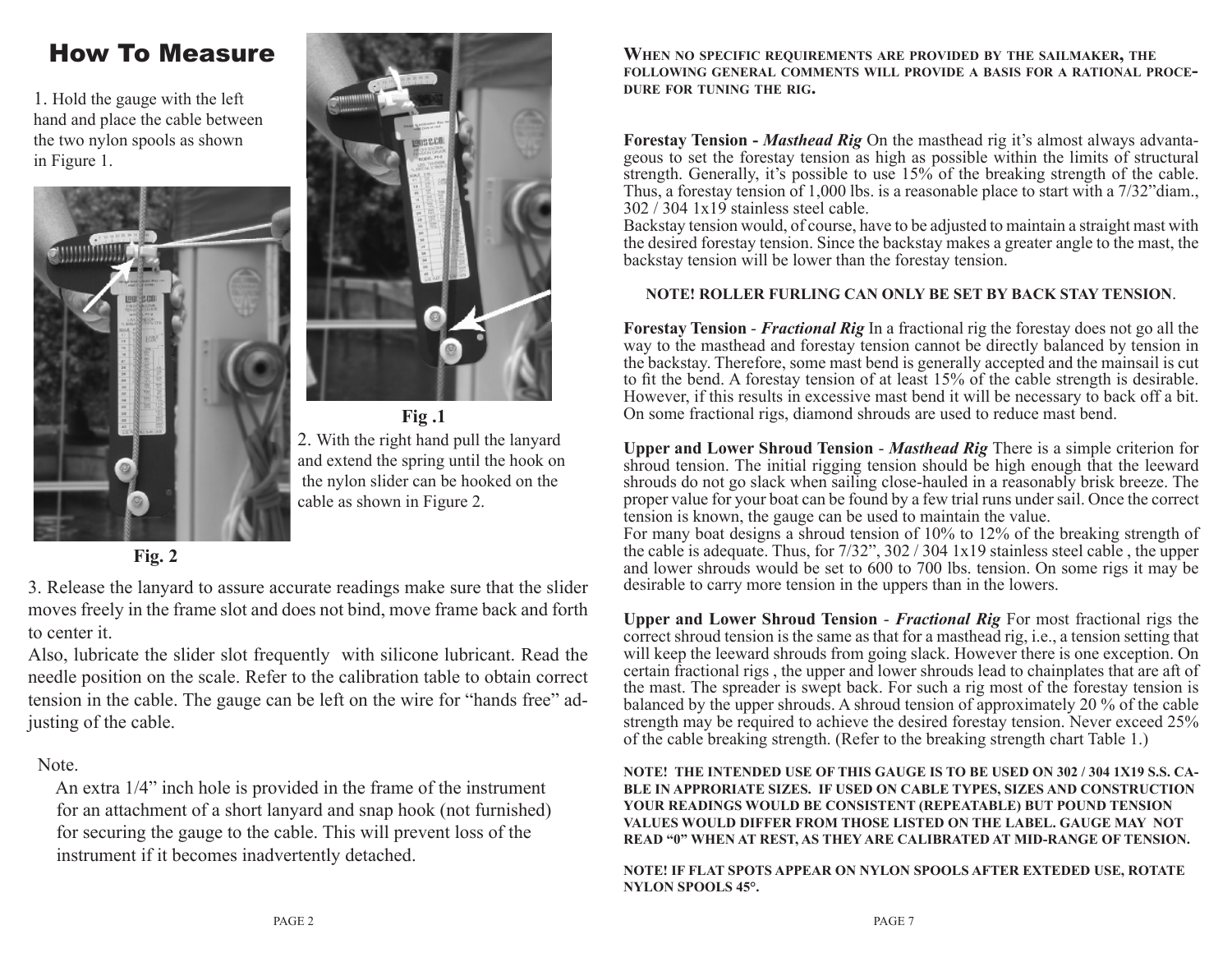# ADDITIONAL SCALE READINGS

|                   | CALIBRATION PLATE<br><b>MODEL PT-1 METRIC</b> |     | CALIBRATION PLATE<br><b>MODEL PT-2 METRIC</b> |                 |                 | <b>CALIBRATION PLATE</b><br><b>MODEL PT-3 METRIC</b> |                 |            |      |                  |
|-------------------|-----------------------------------------------|-----|-----------------------------------------------|-----------------|-----------------|------------------------------------------------------|-----------------|------------|------|------------------|
|                   |                                               |     |                                               |                 |                 |                                                      |                 |            |      |                  |
| <b>Scale</b><br>8 | 2.55mm<br>50                                  | 3mm | 4 <sub>mm</sub>                               | 5 <sub>mm</sub> | 6 <sub>mm</sub> | 7 <sub>mm</sub>                                      | 7 <sub>mm</sub> | 8mm        | 9mm  | 10 <sub>mm</sub> |
| 9                 | 54                                            |     |                                               |                 |                 |                                                      |                 |            |      |                  |
| 10                | 58                                            |     |                                               |                 |                 |                                                      | 300             |            |      |                  |
|                   | 62                                            |     |                                               |                 |                 |                                                      |                 |            |      |                  |
| 11                |                                               |     |                                               | 95              |                 |                                                      | 330             |            |      |                  |
| 12                | 66                                            |     |                                               | 110             |                 |                                                      | 360             | 200        |      |                  |
| 13<br>14          | 70<br>75                                      |     |                                               | 120<br>140      |                 |                                                      | 400<br>440      | 220<br>240 |      |                  |
| 15                | 82                                            | 70  |                                               | 150             |                 |                                                      | 480             | 270        |      |                  |
| 16                | 90                                            | 75  |                                               | 170             |                 |                                                      | 515             | 300        |      |                  |
| 17                | 100                                           | 82  |                                               | 180             |                 |                                                      | 550             | 330        |      |                  |
| 18                | 110                                           | 90  |                                               | 200             |                 |                                                      | 590             | 360        |      |                  |
| 19                | 120                                           | 100 |                                               | 220             |                 |                                                      | 630             | 400        |      |                  |
| 20                | 130                                           | 110 |                                               | 240             |                 |                                                      | 680             | 430        |      |                  |
| 21                | 140                                           | 120 | 70                                            | 260             |                 |                                                      | 730             | 460        |      |                  |
| 22                |                                               | 130 | 76                                            | 280             | 160             |                                                      | 790             | 500        |      |                  |
| 23                |                                               | 140 | 83                                            | 310             | 180             |                                                      | 840             | 540        |      |                  |
| 24                |                                               | 150 | 90                                            | 340             | 200             |                                                      | 900             | 590        |      |                  |
| 25                |                                               | 160 | 100                                           | 370             | 210             |                                                      | 1000            | 630        | 370  |                  |
| 26                |                                               | 170 | 115                                           | 400             | 230             |                                                      | 1100            | 680        | 410  |                  |
| 27                |                                               | 180 | 127                                           | 440             | 250             |                                                      |                 | 720        | 440  |                  |
| 28                |                                               | 190 | 140                                           | 490             | 270             |                                                      |                 | 770        | 480  |                  |
| 29                |                                               | 210 | 150                                           | 550             | 290             |                                                      |                 | 850        | 520  |                  |
| 30                |                                               | 220 | 160                                           | 620             | 320             | 220                                                  |                 | 920        | 560  |                  |
| 31                |                                               | 235 | 170                                           |                 | 350             | 240                                                  |                 | 1000       | 590  |                  |
| 32                |                                               | 250 | 180                                           |                 | 380             | 270                                                  |                 | 1100       | 630  |                  |
| 33                |                                               |     | 195                                           |                 | 420             | 290                                                  |                 | 1240       | 700  |                  |
| 34                |                                               |     | 210                                           |                 | 460             | 320                                                  |                 | 1400       | 750  | 400              |
| 35                |                                               |     | 225                                           |                 | 510             | 350                                                  |                 |            | 810  | 430              |
| 36                |                                               |     | 240                                           |                 | 570             | 370                                                  |                 |            | 870  | 460              |
| 37                |                                               |     | 260                                           |                 | 640             | 400                                                  |                 |            | 940  | 500              |
| 38                |                                               |     | 280                                           |                 | 730             | 440                                                  |                 |            | 1020 | 540              |
| 39                |                                               |     | 320                                           |                 |                 | 470                                                  |                 |            | 1100 | 590              |
| 40                |                                               |     | 360                                           |                 |                 | 510                                                  |                 |            | 1190 | 630              |
| 41                |                                               |     |                                               |                 |                 | 550                                                  |                 |            | 1300 | 680              |
| 42                |                                               |     |                                               |                 |                 | 620                                                  |                 |            | 1420 | 730              |
| 43                |                                               |     |                                               |                 |                 |                                                      |                 |            | 1600 | 790              |
| 44                |                                               |     |                                               |                 |                 |                                                      |                 |            |      | 870              |
| 45                |                                               |     |                                               |                 |                 |                                                      |                 |            |      | 940              |
| 46                |                                               |     |                                               |                 |                 |                                                      |                 |            |      | 1000             |
| 47                |                                               |     |                                               |                 |                 |                                                      |                 |            |      | 1090             |
| 48                |                                               |     |                                               |                 |                 |                                                      |                 |            |      | 1180             |
| 49                |                                               |     |                                               |                 |                 |                                                      |                 |            |      | 1270             |
| 50                |                                               |     |                                               |                 |                 |                                                      |                 |            |      | 1360             |
| 51                |                                               |     |                                               |                 |                 |                                                      |                 |            |      | 1500             |
| 52                |                                               |     |                                               |                 |                 |                                                      |                 |            |      | 1640             |
| 53                |                                               |     |                                               |                 |                 |                                                      |                 |            |      | 1800             |

# **KGS. TENSION safety and performance**

#### **SAFETY**

The failure of a fitting, shroud or stay could damage your boat, buckle the mast or even cause personal injury. To avoid such failure of the cable and fittings from fatigue or shock loading, it is important to set up your standing rigging with the proper tension. Too little tension in the shroud will permit the leeward shroud to go slack, only to fetch up with a jolt when the boat rolls or pitches. A less common problem is excessive tension. This can cause permanent stretch to the cables and possibly damage the mast.

#### **PERFORMANCE**

The actual set of sail under load is determined by the cut of the sail and the shape of the structure which supports the sail. Rigging tension plays an important part in determining the set of the sails.

When the boat has been tuned for peak performance, measure the cable tension should be recorded. The stainless steel used to make the rigging can stretch a little bit over time under high loading. Thus, marking turnbuckles, etc. cannot guarantee that subsequent adjustments will provide the desired tension. Only by gauging is it possible to repeat the initial tuning or improve it.

Limiting the sag of the forestay is perhaps the most important benefit to performance from having the proper rigging tension. Forestay sag permits the jib luff to fall off to leeward, tightening to leech and seriously degrading the performance to windward.

Tension in the upper and lower shrouds will influence the mast bend and set the mainsail. This is especially important on modern, fractional rigs where the mast bend is used to depower the sail in heavy winds.

If the shrouds are not set up with enough tension, the leeward shrouds will go slack when the boat is sailing to windward. This can result in fore and aft pumping of the mast in a head sea. This mast movement will change the shape of the mainsail and can cause performance loss as well as possible structural damage. **Specific tension requirements for your application must be obtained from the boat, mast, or sail manufacturer or the manufacturer of the product on which the cable is used.**